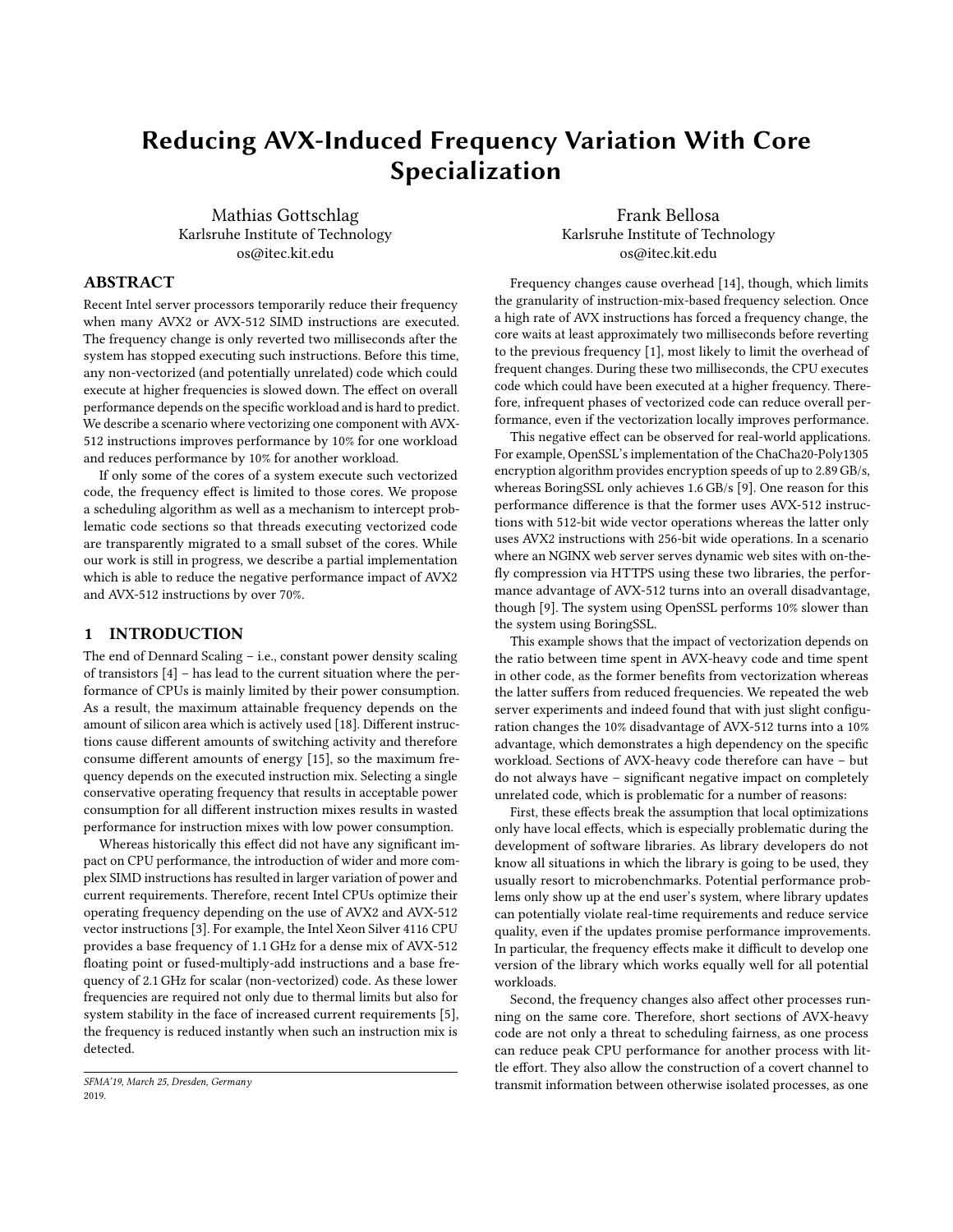#### SFMA'19, March 25, Dresden, Germany Mathias Gottschlag and Frank Bellosa

process can detect whether another has executed AVX instructions by monitoring the operating frequency.

Previous work has hinted that placing AVX-heavy code on separate cores (core specialization) might be a viable method to reduce its negative impact on overall system performance [\[19\]](#page-5-8)[\[12\]](#page-5-9). In this paper, we describe an implementation of such core specialization. Our contributions are as follows:

- We describe an implementation of core specialization which can reduce the frequency impact of AVX code (Sections [3](#page-1-0) and [3.1\)](#page-2-0). Our design restricts code regions accessing large vector registers to a subset of the cores. Threads are automatically migrated to those cores by a fault-and-migrate mechanism whenever they execute wide vector instructions. We describe a method to make those instructions fault on cores which are not supposed to execute vectorized code.
- We propose a scheduling policy for core specialization and we show how an existing Linux scheduler can be modified to implement the policy (Section [3.2\)](#page-2-1).
- We evaluate whether core specialization can be used to reduce the performance variability caused by AVX (Section [4\)](#page-2-2). Although we have not yet implemented the whole design, we are able to show that the scheduler implementation has sufficiently low overhead to be a viable mechanism for core specialization. Our prototype is able to reduce frequency variation as well as performance variation of a web server setup similar to the one above by over 70%.
- Based on our evaluation, we describe how improved softwarehardware interfaces can help the operating system to reduce the performance impact of instruction mixes with high power consumption.

# 2 FREQUENCY IMPACT OF AVX INSTRUCTIONS

Recent Intel server processors provide three sets of turbo and base frequencies (named frequency level 0-2 or non-AVX, AVX2 and AVX-512 frequencies) depending on the executed instruction mix [\[1\]](#page-5-6). The lowest set of frequencies (frequency level 2) is used for code which frequently executes AVX-512 floating point instructions or AVX-512 integer multiplications. The intermediate set of frequencies is used for code which predominantly executes AVX-2 floating point instructions, AVX-2 integer multiplications, or other types of AVX-512 instructions. The highest set of frequencies is used for all other code which does not make heavy use of these instructions.

On recent Intel processors, each core can select an individual frequency level [\[1\]](#page-5-6). Once a core recognizes an instruction mix which requires reduced frequencies, it immediately reduces performance to ensure system stability. The core then requests a new voltage and frequency level from the central power control unit (PCU), which requires up to 0.5 ms to determine the cores' maximum frequencies based on the number cores at the same frequency level. Once the request has been processed, all affected cores reduce their frequency accordingly.

The reduced frequency itself would not be particularly harmful if the core would immediately revert to the previous frequency when execution of AVX instructions ends. This is not the case, though, as every frequency change causes overhead [\[14\]](#page-5-5). The core

<span id="page-1-1"></span>

Figure 1: Different workloads show different sensitivity to the frequency reduction caused by wide SIMD instruction sets (normalized to SSE4 performance).

applies an additional 2 ms delay before it switches back to a higher frequency level [\[1\]](#page-5-6), most likely to prevent excessive numbers of frequency changes. During this time, all code executes at the reduced frequency even if higher frequencies would be possible.

Whether this frequency reduction has significant effects on performance depends on the workload. Figure [1](#page-1-1) shows the impact on different workloads using the ChaCha20-Poly1305 encryption functionality from the OpenSSL library. For each workload, the OpenSSL library was compiled with support for AVX2, for AVX-512, and without support for either. A simple OpenSSL microbenchmark shows large speed increases by both instruction sets, which is expected as the increased parallelism makes up for the reduced frequency.

Workloads which spend the majority of time in non-AVX code, however, execute larger amounts of non-AVX code at reduced frequencies. For example, an NGINX web server serving uncompressed static files via TLS using OpenSSL receives a 20% performance boost from AVX2 OpenSSL, whereas AVX-512 encryption only yields 10% faster throughput compared to non-AVX OpenSSL. If the web server additionally compresses the files on-the-fly with the Brotli compression algorithm, both AVX2 and AVX-512 instead reduce performance as even more non-AVX code is affected by the frequency reduction.

## <span id="page-1-0"></span>3 CORE SPECIALIZATION

As each core individually determines its own frequency level, the performance reduction caused by AVX-heavy code only affects a single core. For the AVX-512-enabled version of the x265 video encoder, Tiwari et al. [\[19\]](#page-5-8) therefore suggest restructuring the application to concentrate AVX-512 code on a limited subset of the cores, whereas all other cores only execute non-AVX-heavy code (core specialization). If the code sections with high frequency impact are restricted to a subset of the system's cores, the negative performance impact is limited to code running on these cores.

Restructuring the application, however, requires a significant engineering effort and might cause overhead in cases where no problematic frequency reduction is expected. Therefore, we describe an application-agnostic approach which does not require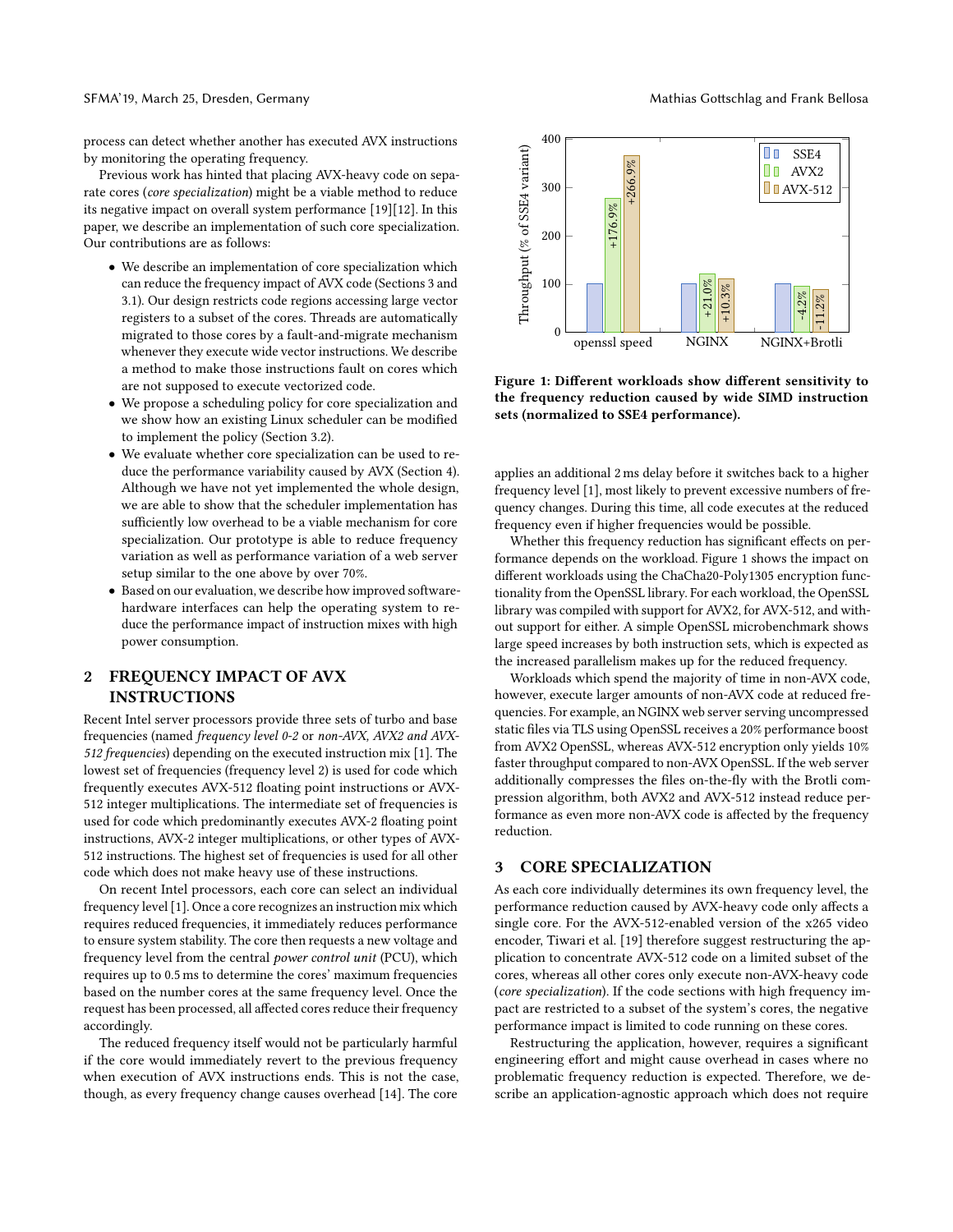modifications to the software. Our design takes unmodified applications and uses migration of their threads as a mechanism to limit execution of AVX-heavy code to some of the cores. We use fault-and-migrate [\[13\]](#page-5-10) to detect AVX-heavy code and we modify the operating system's scheduler to implement core specialization.

## <span id="page-2-0"></span>3.1 Intercepting AVX Instructions

Fault-and-migrate is a technique to automatically migrate threads to a suitable core in a heterogeneous multiprocessor system [\[13\]](#page-5-10). Whenever a thread executes an instruction that is not supported by its current core, an undefined instruction exception is raised. The operating system handles this exception by resuming the thread on a core which supports the instruction. Although this mechanism allows the operating system to recognize when special instructions are required, no information is given about how long the instructions are required. Therefore, after a fixed time period the operating system simply migrates the thread back to the original core, assuming that no instructions are required anymore that are not supported by that core.

To simulate a functionally heterogeneous multiprocessor on an existing symmetric x86 multiprocessor, the floating point unit can be completely disabled [\[13\]](#page-5-10), in which case all floating point and vector instructions cause exceptions. We modify this mechanism to identify and trap only AVX2 and AVX-512 instructions. To disable AVX-512 instructions, we clear the corresponding bits in the XCR0 register (Opmask, Hi16\_ZMM and ZMM\_Hi256) which govern access to the registers specific to 512-bit AVX instructions [\[2\]](#page-5-11). Similarly, 256-bit register access can be disabled by clearing the AVX bit of XCR0. The corresponding instructions will then cause an undefined instruction exception when executed on cores on which these bits have been cleared.

## <span id="page-2-1"></span>3.2 Scheduling Algorithm

Whenever an AVX instruction causes an exception, the thread is temporarily flagged as an AVX task. The system's cores are divided into AVX cores and non-AVX cores, and AVX tasks are only scheduled on AVX cores. To keep system utilization high, the AVX cores can execute arbitrary tasks, although AVX tasks are strictly prioritized over non-AVX tasks.

We implement this policy as an extension of the MuQSS out-oftree Linux scheduler [\[8\]](#page-5-12). We choose this scheduler over the in-tree CFS scheduler due to its significantly lower code complexity. As our implementation mostly replicates scheduler data structures and does not require any major conceptual changes, we expect an implementation in a different scheduler to be viable as well.

The MuQSS scheduler is built around a queue of runnable tasks ordered by virtual deadlines calculated based on the tasks' priority. We configure MuQSS to maintain one such queue per physical processor core. Additionally, we modify the scheduler to replicate the runqueues three times, with each runqueue holding a different class of tasks. The first runqueue holds tasks which are classified as AVX tasks. Whenever an AVX task is determined not to require AVX instructions anymore, it is moved to the second runqueue. AVX cores never schedule tasks from the second runqueue if any other runqueue contains runnable tasks, whereas non-AVX cores never schedule tasks from the first runqueue at all. Finally, the

third runqueue holds all tasks which have never executed AVX instructions. Tasks from this runqueue are taken into consideration by both AVX cores and non-AVX cores. This policy excludes tasks from core specialization if they never use AVX. The third runqueue, in particular, includes all system tasks which might be pinned to individual cores, which prevents such system tasks from being starved by AVX tasks. Other approaches integrate a more complex priority system to prevent such starvation [\[16\]](#page-5-13) which makes those algorithms more difficult to integrate into the prioritization schemes of existing schedulers.

As the MuQSS scheduler implicitly performs load balancing at every scheduler invocation by (locklessly) checking the runqueues of all other cores, tasks which cannot be scheduled on their current core are quickly picked up by a different core. We add additional inter-processor interrupts where required when tasks are reclassified in order to enforce a scheduler invocation on a suitable core.

## <span id="page-2-2"></span>4 EVALUATION

While our work is still in an early stage, we have constructed a partial prototype to show that the approach can reduce the performance impact of AVX-heavy code sections. In particular, with our evaluation we want to show that thread migration is a viable mechanism to specialize cores and that extensive (and expensive) restructuring of existing applications is not required.

To evaluate the prototype, we mainly use a web server scenario derived from the setup described in [\[9\]](#page-5-7). We configure the NGINX web server to serve a static file with on-the-fly compression over an HTTPS connection using the ChaCha20-Poly1305 encryption algorithm. Encryption is provided by OpenSSL and we compare performance for versions of OpenSSL which use either AVX-512 or AVX2 instructions or no AVX instructions at all. All benchmarks are executed on a system with a 16-core Intel Xeon Gold 6130 processor and 24 GiB of DDR4 RAM. Four cores execute the wrk2 benchmark client, whereas the other 12 cores execute the web server.

Our prototype does not yet include the automatic detection of AVX instructions described in Section [3.1.](#page-2-0) Instead, for our evaluation, we manually annotate the web server to indicate the parts which are only allowed to execute on AVX cores by placing a system call before and after these parts. For the NGINX web server, we mark the call into OpenSSL to encrypt or decrypt data as AVX code. Note that this manual annotation is very pessimistic, as the call into OpenSSL not only encrypts or decrypts data but also wraps Linux socket system calls. Therefore, AVX cores not only execute AVX-heavy code but also large amounts of networking code from the Linux kernel. Our prototype is therefore not able to show the full potential of the technique. Automatic detection of AVX code as described in Section [3.1](#page-2-0) most likely arrives at a better estimate of the AVX code contained in the application and is likely able to achieve higher average processor frequencies.

# <span id="page-2-3"></span>4.1 CPU Frequency and Throughput

Figure [2a](#page-3-0) shows the throughput achieved by NGINX with and without our prototype and with the different versions of OpenSSL. With an unmodified system, enabling AVX2 instructions in OpenSSL reduces performance by 4.2% whereas enabling AVX-512 instructions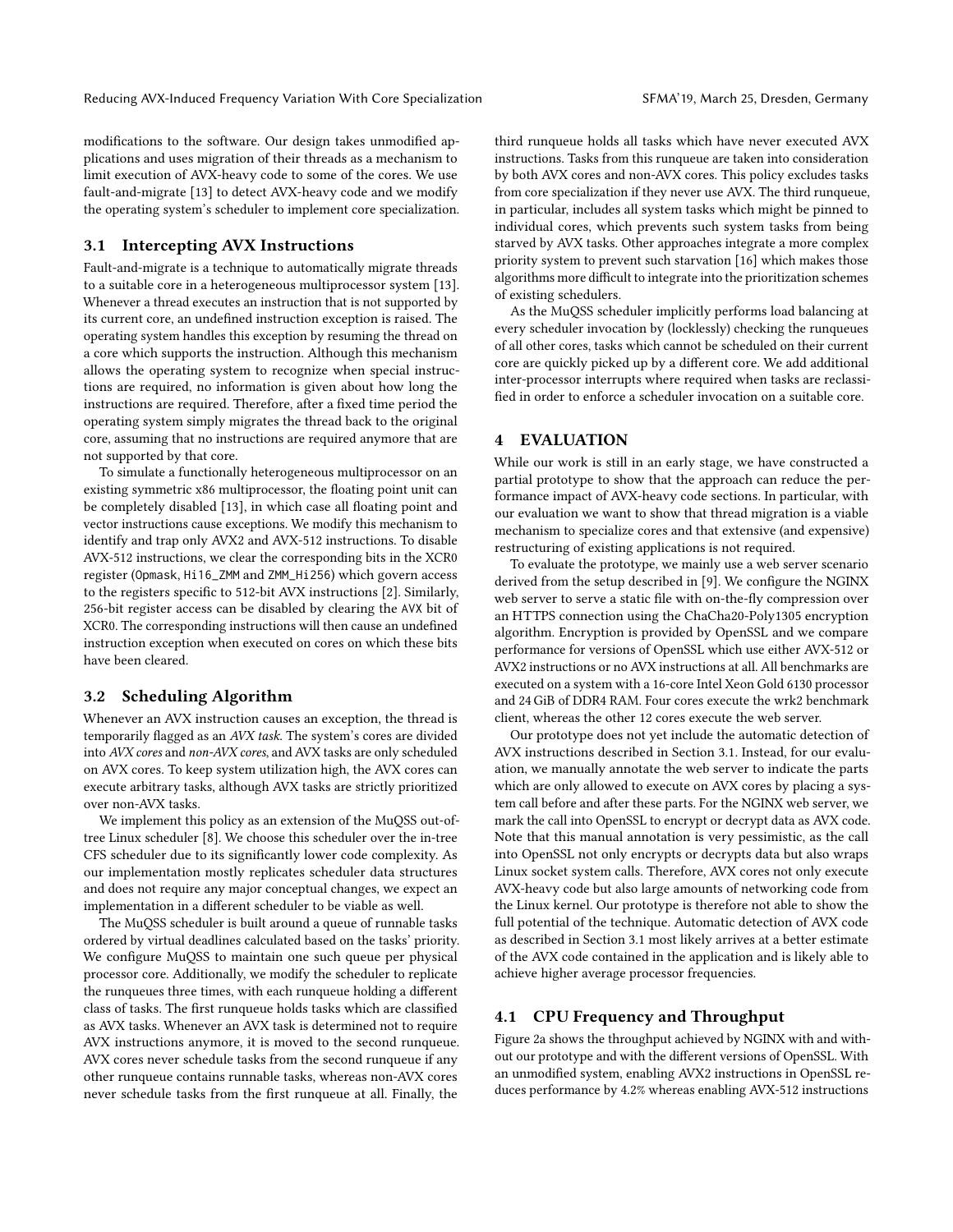<span id="page-3-0"></span>

Figure 2: Benchmark results for NGINX with OpenSSL compiled for different instruction sets: The blue bars show the results for the unmodified web server, whereas the green bars show results when SSL code is restricted to a subset of the cores.

<span id="page-3-1"></span>

Figure 3: Overhead of core specialization in a CPU-intensive microbenchmark. The horizontal axis shows the task type changes (AVX vs. non-AVX) per second. For reference, the web server benchmark described above migrates tasks between AVX and non-AVX cores up to 55000 times per second.

reduces performance by 11.2%. Our prototype reduces this performance loss to 1.1% and 3.2%, respectively, which shows that core specialization is a viable technique to reduce the negative impact of AVX code on performance and performance predictability.

As our version of core specialization mainly affects processor frequency, Figure [2b](#page-3-0) contains the average processor frequencies recorded in the experiment. Whereas the performance of the unmodified web server closely matches the corresponding average frequency, our prototype shows a slightly better performance than expected from the frequency results, even though increased migration of threads between cores should cause additional overhead.

To determine the reason for this anomaly, we perform a performance counter analysis for both web server setups with non-AVX OpenSSL. As expected, the analysis shows a slightly increased amount of executed instructions (+0.7%), but it also shows an increased amount of instructions per cycle (+0.7%), which makes up for the overhead. While core specialization causes some additional stall cycles due to memory accesses, it more importantly reduces the stall cycles due to mispredicted branches, which is most likely the cause for the IPC improvement. Other approaches using core specialization or cohort scheduling have shown similar impact on cache effectiveness [\[6\]](#page-5-14)[\[7\]](#page-5-15)[\[11\]](#page-5-16).

#### 4.2 Overhead

As described in the last section, the overhead of frequent thread migration and of the scheduler modifications required for core specialization is below one percent for the tested benchmark. The overhead, however, depends on how often tasks are reclassified as AVX tasks or non-AVX tasks. We measure the overhead over a wider range of such task change rates with a benchmark which executes a varying number of instructions between two task type changes in order to generate different task change rates. The program is structured so that 5% of the instructions are annotated as if they were AVX code so that they are only executed on AVX cores.

Figure [3](#page-3-1) shows the resulting overhead for this program if it is executed in parallel on 12 cores. The graph shows that the overhead is approximately proportional to the rate of task type changes, with task type changes costing approximately 400-500 ns over a wide range of rates<sup>[1](#page-3-2)</sup>. Although for frequent task type changes the overhead can be larger than any advantage due to core specialization, even 100,000 task type changes per second (corresponding to 50,000 invocations of AVX code) only cause 3% overhead, which is less than the 6% improvement shown in Section [4.1.](#page-2-3)

Note that this analysis explicitly excludes cache effects, as those effects highly depend on the application. While possible that applications suffer from cache line bouncing, many applications can profit from the use of private caches from multiple cores [\[7\]](#page-5-15).

#### 4.3 Discussion

These results show that core specialization is able to notably reduce the negative impact of AVX-512 and AVX2 on performance. Therefore, a system with core specialization has increased performance predictability. Our prototype does not yet fully implement our proposed design, which warrants a closer look at the prototype's limitations. Mainly, our prototype does not yet implement automatic fault-and-migrate for AVX instructions. Automatic faulting would most likely reduce the amount of code executed on the AVX cores in the scenario described above. As our manual annotation causes large amounts of non-AVX code to be executed on the AVX cores, a more accurate estimate of the problematic AVX code sections would likely result in better performance isolation of the AVX code. On our system, the additional exception required

<span id="page-3-2"></span><sup>&</sup>lt;sup>1</sup>For more than 300,000 task type changes per second our prototype shows high lock contention in the scheduler which reduces CPU utilization. Improved data structures can likely produce significant performance improvements.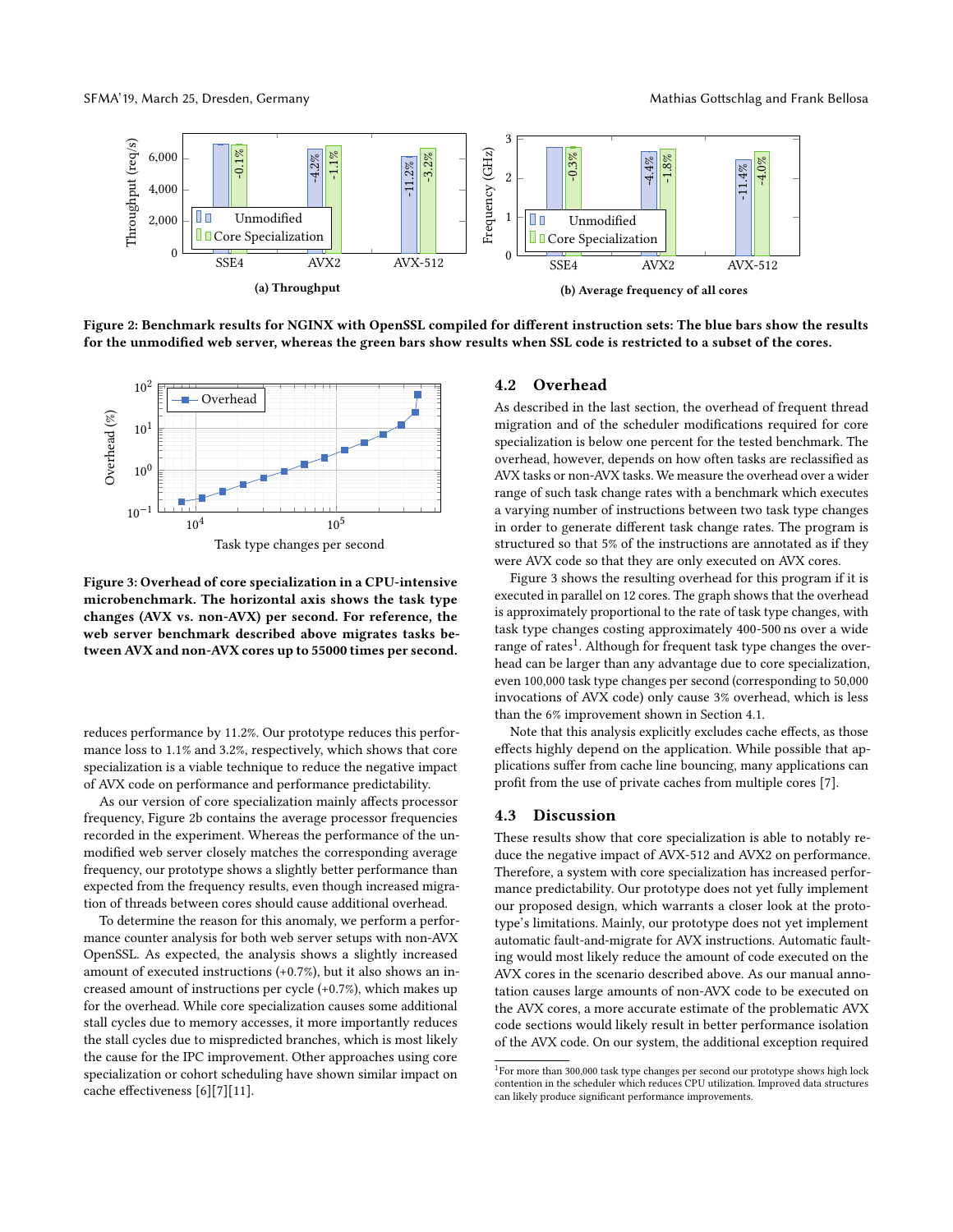Reducing AVX-Induced Frequency Variation With Core Specialization SEMA'19, March 25, Dresden, Germany

for fault-and-migrate only costs 300 ns each time a task is migrated to an AVX core. Therefore, we expect the improved performance isolation to compensate for the additional overhead.

The Need for Better Power Management Interfaces. In the case of AVX-512 and AVX2, fault-and-migrate is not the ideal solution. Current CPUs only allow the system to be configured to make all AVX-512 or AVX2 instructions fault – however, single or infrequent AVX instructions do not trigger frequency changes. This type of fault-and-migrate overestimates the impact of individual instructions and is only a workaround for an insufficient hardwaresoftware interface. Ideally, the CPU would accurately notify the OS of impeding frequency changes. Upon notification, the OS could then migrate problematic tasks to a different core to avert the frequency change. A specialized interface for such notifications would provide higher accuracy and lower overhead than any mechanism conceivable on current CPUs.

We predict that the frequency variation and therefore the need for such an interface will increase in the future. Currently, only instructions from specific functional units in the core draw so much power that a frequency reduction is required. As an increased use of task-specific accelerators is widely accepted as one method to improve performance in a power-limited environment [\[18\]](#page-5-1), future systems will have even higher power variation depending on the instruction mix and will therefore suffer from greater frequency variation. On these systems, efficient core specialization could have even higher benefit.

## 5 RELATED WORK

Frequency Effects of AVX2 and AVX-512. The introduction of lower AVX frequencies was first described for Haswell-EP processors [\[5\]](#page-5-4). Later, Skylake-SP processors introduced an even lower frequency level for AVX-512. In a blog post, Daniel Lemire [\[12\]](#page-5-9) describes how this frequency level is, however, only used for limited types of instruction mixes, so during optimization software engineers have to balance the resulting frequency with the increased parallelism brought by wider vector instructions. As future work, Daniel Lemire mentions that a framework or scheduler which limits execution of problematic code to a subset of the cores can potentially reduce the negative performance impact of AVX-heavy code. We describe a concrete implementation of this approach and evaluate its effects on overall performance.

A similar conclusion was reached by engineers at Intel who implemented AVX-512 vectorization for the x265 video encoder [\[19\]](#page-5-8). Despite doubled vector sizes, x265 only became less than 10% faster, so the authors suggest that better performance could be achieved by restructuring x265 so that only some threads (on a subset of the cores) use AVX-512. Such restructuring, however, is costly and we show that migration of unmodified threads already provides notable performance improvements at low overhead.

OS Support for Heterogeneous Multiprocessors. Extensive research has been performed in the area of heterogeneous multiprocessors, where different cores provide different instruction sets [\[13\]](#page-5-10) or different performance characteristics [\[10\]](#page-5-17). Our approach specializes cores to create software-based heterogeneity.

On heterogeneous multiprocessors with varying instruction set, the choice of cores for a task is limited by the available instructions. One possible mechanism to automatically move tasks to a suitable core is fault-and-migrate [\[13\]](#page-5-10) where execution of an instruction not supported by the core triggers an exception and causes the task to be migrated to a different core. We suggest the use of fault-and-migrate on current server CPUs and describe a mechanism to selectively make AVX2 and AVX-512 instructions trigger exceptions.

Shen et al. [\[16\]](#page-5-13) describe scheduling algorithms for heterogeneous multiprocessors. In particular, they describe how tasks should be scheduled on the core which most closely matches the required instruction set and how static priorities can be used to prevent tasks which require a larger instruction set from starving tasks with fewer required instructions. Our approach, in contrast, does not use any specific priority scheme and can therefore be integrated into a wider range of existing schedulers.

Core Specialization. In the past, limiting parts of the system's workload to certain cores has been used with other objectives in mind. For example, FlexSC [\[17\]](#page-5-18) executes applications and the operating system on different cores in order to split the working set. As a result, FlexSC is able to make more effective use of the cores' private caches. In our scenario, such cache effects are only responsible for a fraction of the measured performance improvement.

## 6 CONCLUSION

Current Intel CPUs temporarily reduce their frequencies when AVXheavy instruction mixes threaten to violate power and current draw limits. As any frequency reduction lasts for at least two milliseconds, it can have a significant negative impact on overall performance for workloads which intermix short AVX-enabled sections with sections which could execute at higher frequencies.

We demonstrate that core specialization can be used to reduce this negative impact and to improve performance predictability. By limiting execution of AVX-heavy code to a subset of the system's cores, our approach limits the frequency reduction to those cores and improves performance isolation of the AVX-heavy parts of the workload. We also describe a method to implement fault-andmigrate for all AVX-512 instructions so that such AVX-512 code is automatically migrated to AVX cores.

We demonstrate the potential of such an approach with a partial prototype which shows that migration of unmodified threads provides significant performance advantages while causing only low overhead. Our prototype reduces the performance impact of AVX-induced frequency reduction by 70% in a web server scenario.

# 6.1 Future Work

We have shown that thread migration is a suitable mechanism for core specialization and have described a mechanism to selectively make AVX-512 instructions fault. In the future, we will integrate fault-and-migrate into our prototype in order provide fully automatic core specialization. In addition, we will develop metrics to estimate in advance whether core specialization results in a net benefit, as any practical solution needs to balance the overhead of thread migrations against the resulting frequency improvement.